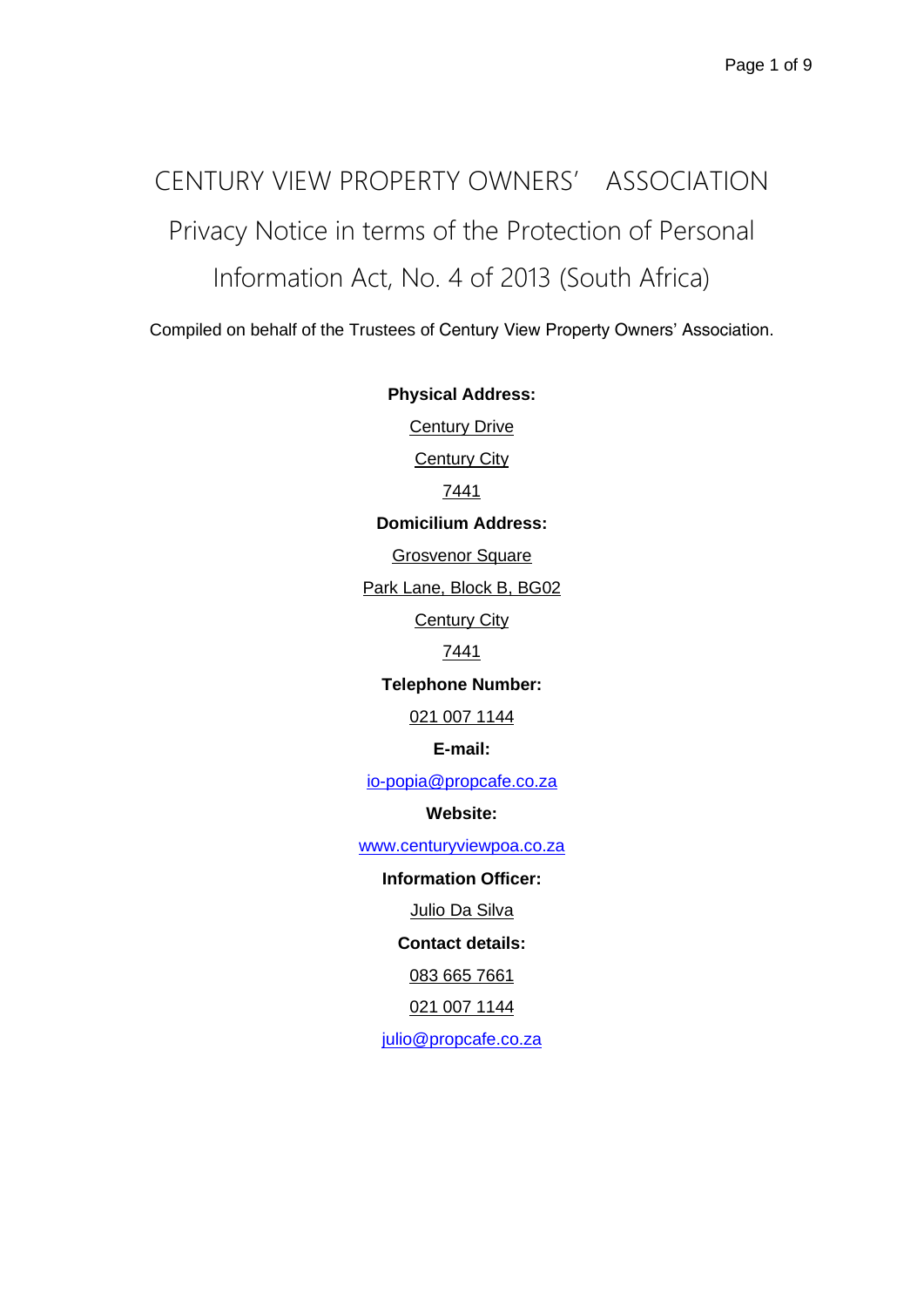#### **INDEX**

| No.            | <b>Description</b>                                | P              |
|----------------|---------------------------------------------------|----------------|
| 1.             | Purpose of this policy                            | 1              |
| 2.             | <b>Definitions</b>                                | 1              |
| 3.             | Information we may collect                        | 4              |
| 4.             | How your personal information is collected        | 4              |
| 5.             | How and why, we process your personal information | 4              |
| 6.             | Who we share your personal information with       | 5              |
| 7 <sub>1</sub> | Data Security                                     | 6              |
| 8.             | How long your personal information will be kept   | 6              |
| 9.             | International transfer of personal information    | 6              |
| 10.            | Your rights                                       | $\overline{7}$ |
| 11.            | How to contact us                                 | $\overline{7}$ |
| 12.            | Changes to this privacy policy                    | $\overline{7}$ |
| 13.            | Information collected and what it is used for     | 7              |
| 14.            | <b>Information Regulator</b>                      | 9              |

#### **1. PURPOSE OF THIS POLICY**

- 1.1 We value your privacy and protecting your personal information is important to us.
- 1.2 Century View Property Owners Association is committed to complying with the Protection of Personal Information Act No. 4 of 2013 in relation to the processing of your personal information.
- 1.3 The purpose of this policy is to describe how and why we collect, store, use, share or otherwise process your personal information. It furthermore explains your rights in relation to your personal information and how to contact us if you have a question or complaint.
- 1.4 Please note that we may update this policy from time to time. The latest version of this policy is available on request.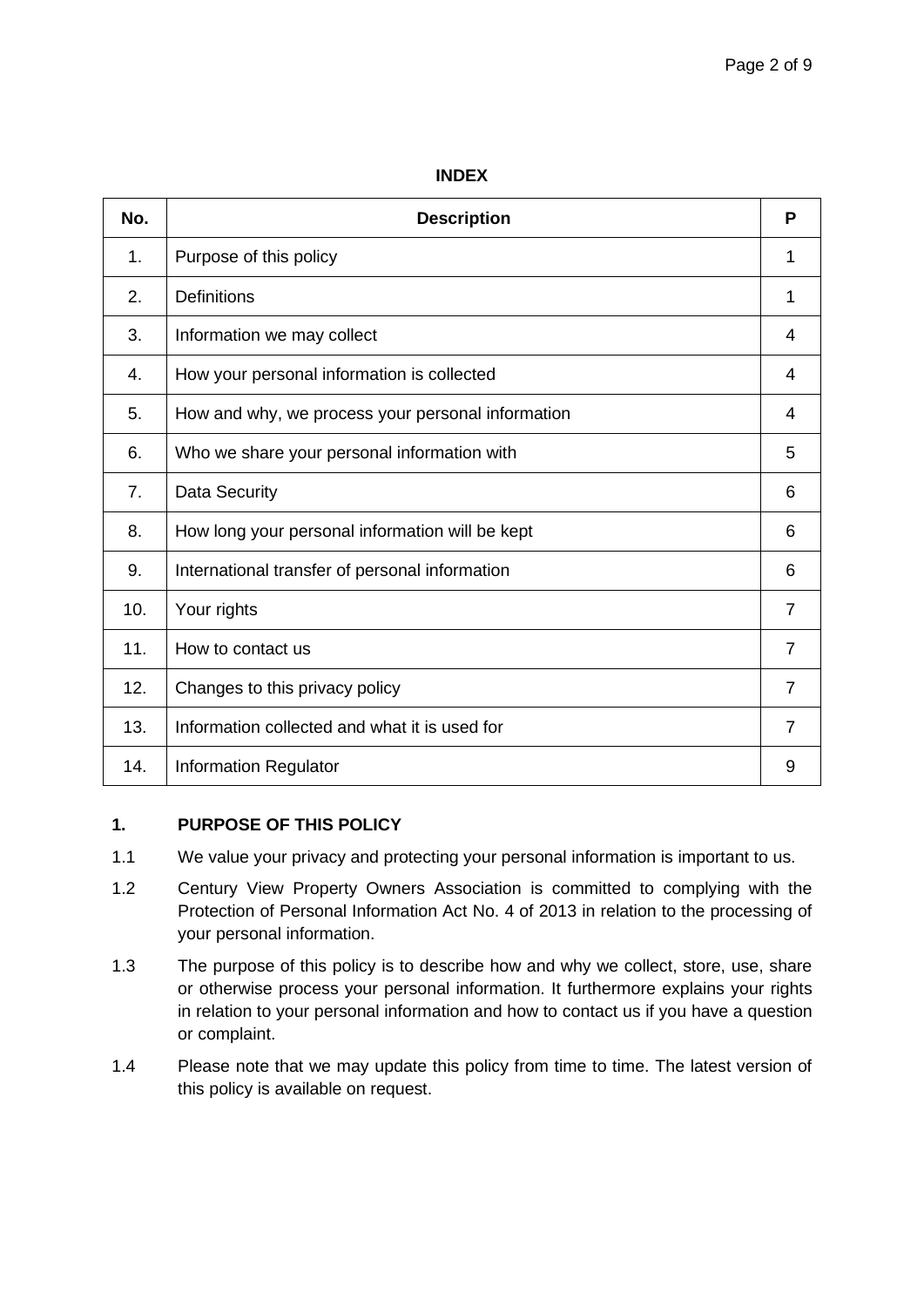#### **2. DEFINITIONS**

Some of the key terms that we use in this policy are defined below:

- 2.1 "Association" means the Century View Property Owners Association registration number, SD5185CC;
- 2.2 "We", "us" or "our" means the Association, represented by its Trustees;
- 2.3 "Trustees" means the Trustees of the Association, elected in term of the management rules.
- 2.4 "Personal information" means information relating to an identifiable, living, natural person, and where it is applicable, an identifiable, existing juristic person, including, but not limited to:
	- 2.4.1 information relating to the race, gender, sex, pregnancy, marital status, national, ethnic, or social origin, colour, sexual orientation, age, physical or mental health, well-being, disability, religion, conscience, belief, culture, language and birth of the person;
	- 2.4.2 information relating to the education or the medical, financial, criminal or employment history of the person;
	- 2.4.3 any identifying number, symbol, e-mail address, physical address, telephone number, location information, online identifier, or other particular assignment to the person;
	- 2.4.4 the biometric information of the person;
	- 2.4.5 the personal opinions, views or preferences of the person;
	- 2.4.6 correspondence sent by the person that is implicitly or explicitly of a private or confidential nature or further correspondence that would reveal the contents of the original correspondence;
	- 2.4.7 the views or opinions of another individual about the person; and
	- 2.4.8 the name of the person if it appears with other personal information relating to the person or if the disclosure of the name itself would reveal information about the person;
- 2.5 "POPI" means the Protection of Personal Information Act 4 of 2013, as amended from time to time;
- 2.6 "Processing" means any operation or activity, or any set of operations, whether or not by automatic means, concerning personal information, including:
	- 2.6.1 the collection, receipt, recording, organisation, collation, storage, updating or modification, retrieval, alteration, consultation or use;
	- 2.6.2 dissemination by means of transmission, distribution or making available in any other form; or
	- 2.6.3 merging, linking, as well as restriction, degradation, erasure, or destruction of information.
- 2.7 "PAIA" means the Promotion of Access to Information Act, No. 2 of 2000.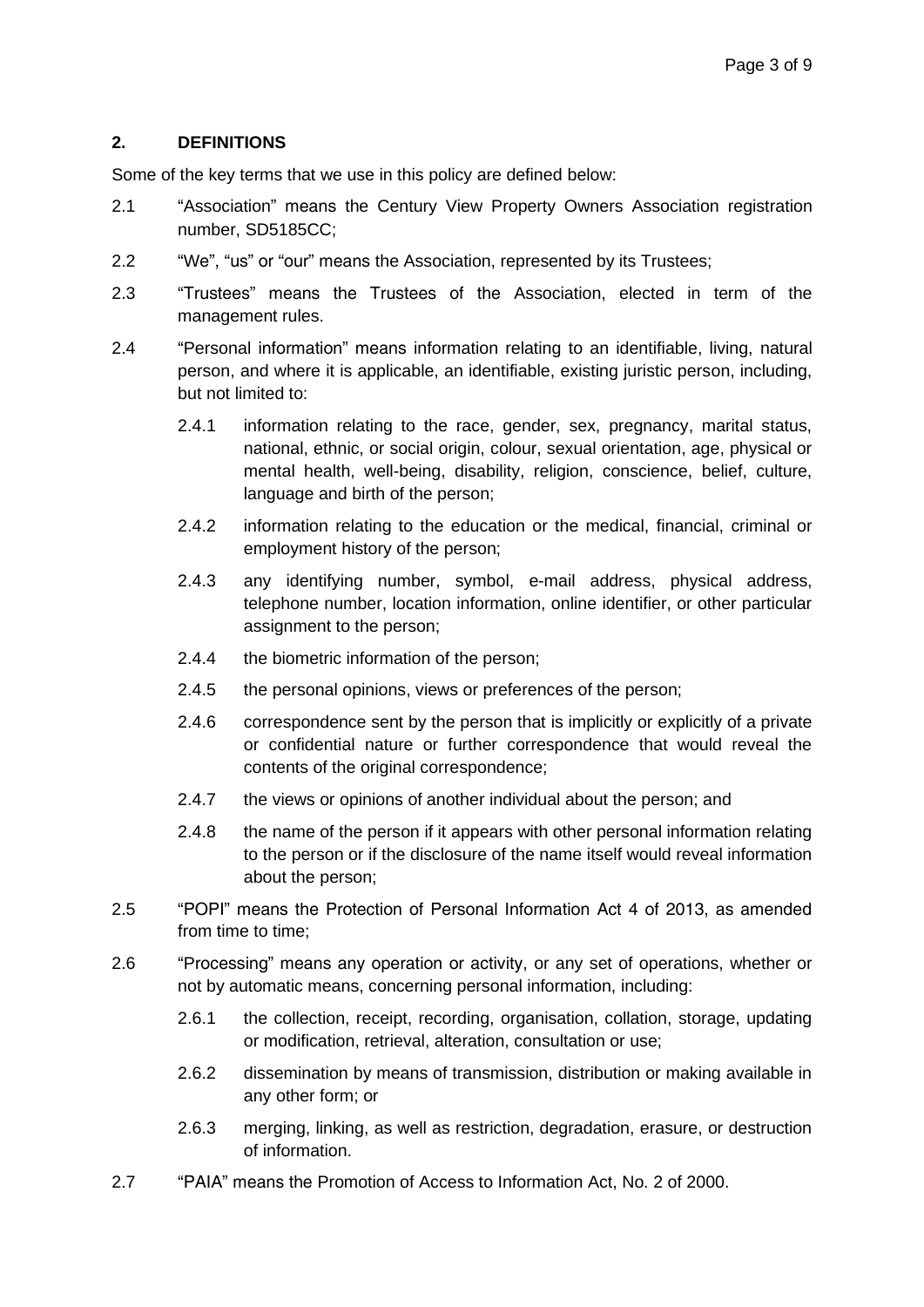#### **3. THE PERSONAL INFORMATION WE MAY COLLECT**

We may collect and process the following personal information about you:

- 3.1 Your name and contact information, including your email address, telephone number, physical address, postal address and other location information, and your unit and exclusive use area numbers;
- 3.2 Your date of birth, age, gender, race, nationality, title and language preferences;
- 3.3 Your identity number, passport number and photograph;
- 3.4 Your vehicle registration number, vehicle licence and driving licence;
- 3.5 Your biometric information, including but not limited to, if applicable, that information obtained from your fingerprints, hands, facial recognition and/or retinal scanning;
- 3.6 Your verified banking details;
- 3.7 Your employment details;
- 3.8 Correspondence from you of a private or confidential nature;
- 3.9 The personal information listed in point 3 of the PAIA Manual of the Association; and
- 3.10 Such other personal information as is reasonably required by us to engage with you and/or provide services to you.

#### **4. HOW YOUR PERSONAL INFORMATION IS COLLECTED**

We may collect or obtain personal information about you:

- 4.1 Directly from you;
- 4.2 During the course of our interactions with you;
- 4.3 When your unit and/or exclusive use area is registered in your name;
- 4.4 When you conclude a lease or occupancy agreement in respect of a unit.
- 4.5 When you visit the scheme;
- 4.6 When you visit and/or interact with our website or any other social media platforms or IT services;
- 4.7 From publicly available sources; and
- 4.8 From a third party who is authorised to share that information;
- 4.9 Via a mobile or other software apps developed for the Association.

#### **5. HOW AND WHY, WE PROCESS YOUR PERSONAL INFORMATION**

- 5.1 The personal information we may collect and why and how we use it depends on our relationship with you.
- 5.2 POPI requires that personal information "is collected for a specific, explicitly defined and lawful purpose related to a function or activity of the responsible party."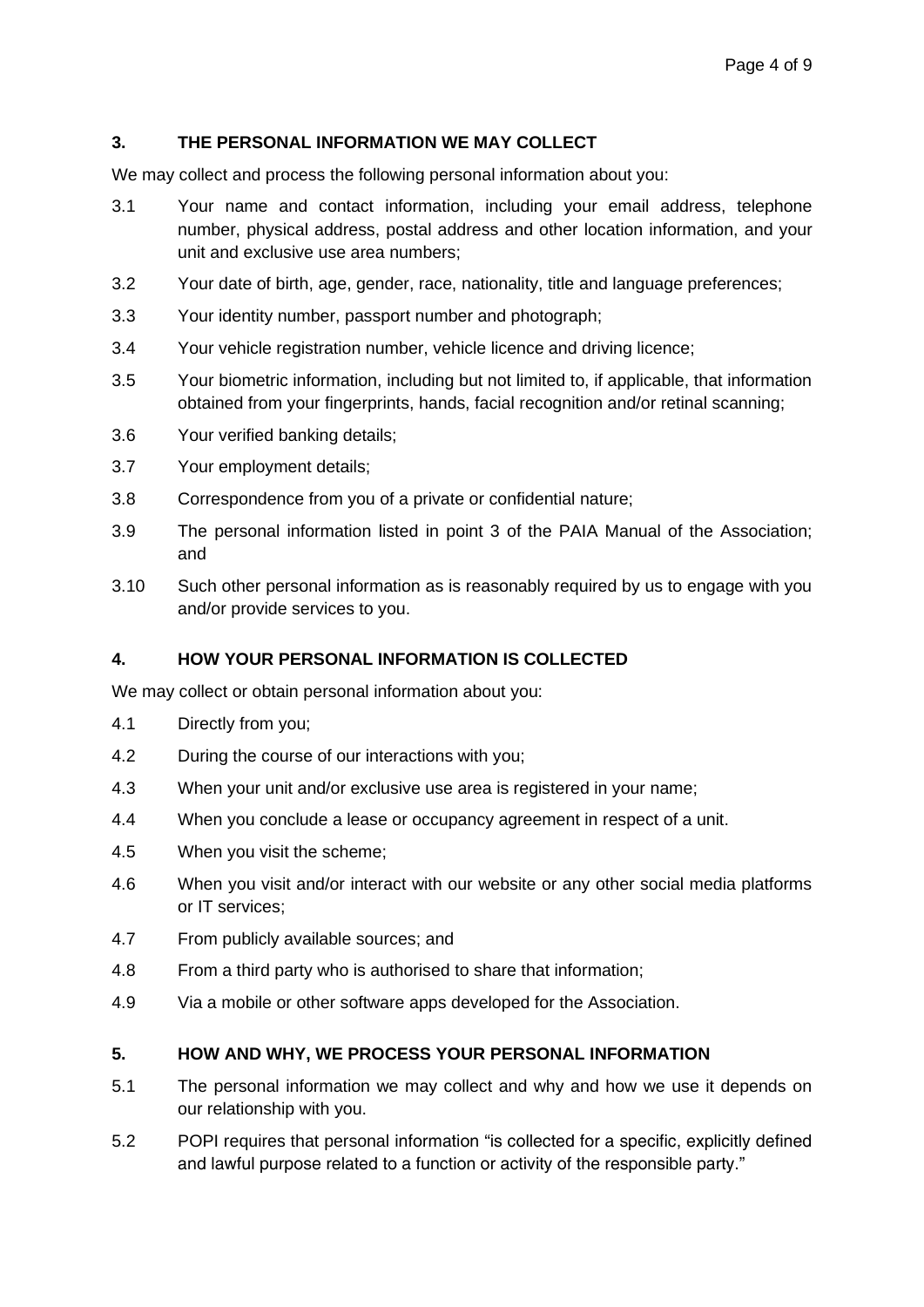- 5.3 Further, POPI provides that personal information may only be processed if:
	- 5.3.1 the data subject, or a competent person where the data subject is a child, consents to the processing;
	- 5.3.2 processing is necessary to carry out actions for the conclusion or performance of a contract to which the data subject is party;
	- 5.3.3 processing complies with an obligation imposed by law on the responsible party;
	- 5.3.4 processing protects a legitimate interest of the data subject;
	- 5.3.5 processing is necessary for the proper performance of a public law duty by a public body; or
	- 5.3.6 processing is necessary for pursuing the legitimate interests of the responsible party or of a third party to whom the information is supplied.
- 5.4 Clause 13 sets out a list of the types of information we collect and explains why we collect and use it.
- 5.5 We may collect other personal information from time to time where you provide it to us, as is necessary for our business requirements, or in order to comply with applicable laws.
- 5.6 Where it is lawful and practicable for us to allow it, you have the right not to identify yourself when dealing with us. However, if you don't provide us with your personal information, it may impact our ability to engage with you and/or provide services to you.

#### **6. WHO WE SHARE YOUR PERSONAL INFORMATION WITH**

- 6.1 Depending on the circumstances, we may disclose your personal information to the following categories of persons:
	- 6.1.1 Auditors, insurers, brokers, legal and other professional advisers and consultants of the Association or other third parties who help us deliver our services, including the managing agent, employees or contractors employed by the Association;
	- 6.1.2 Information Technology and other service providers who help us run the Association or otherwise manage or store the personal information;
	- 6.1.3 Government and law enforcement authorities;
	- 6.1.4 Financial institutions;
	- 6.1.4 Other third parties where disclosure is required by law or otherwise required for us to perform our obligations and provide our services; and
	- 6.1.5 To any other person with your consent to such disclosure.
- 6.2 We take reasonable steps to protect the confidentiality and security of your personal information when it is disclosed to a third party and seek to ensure the third-party deals with your information in accordance with our instructions, applicable privacy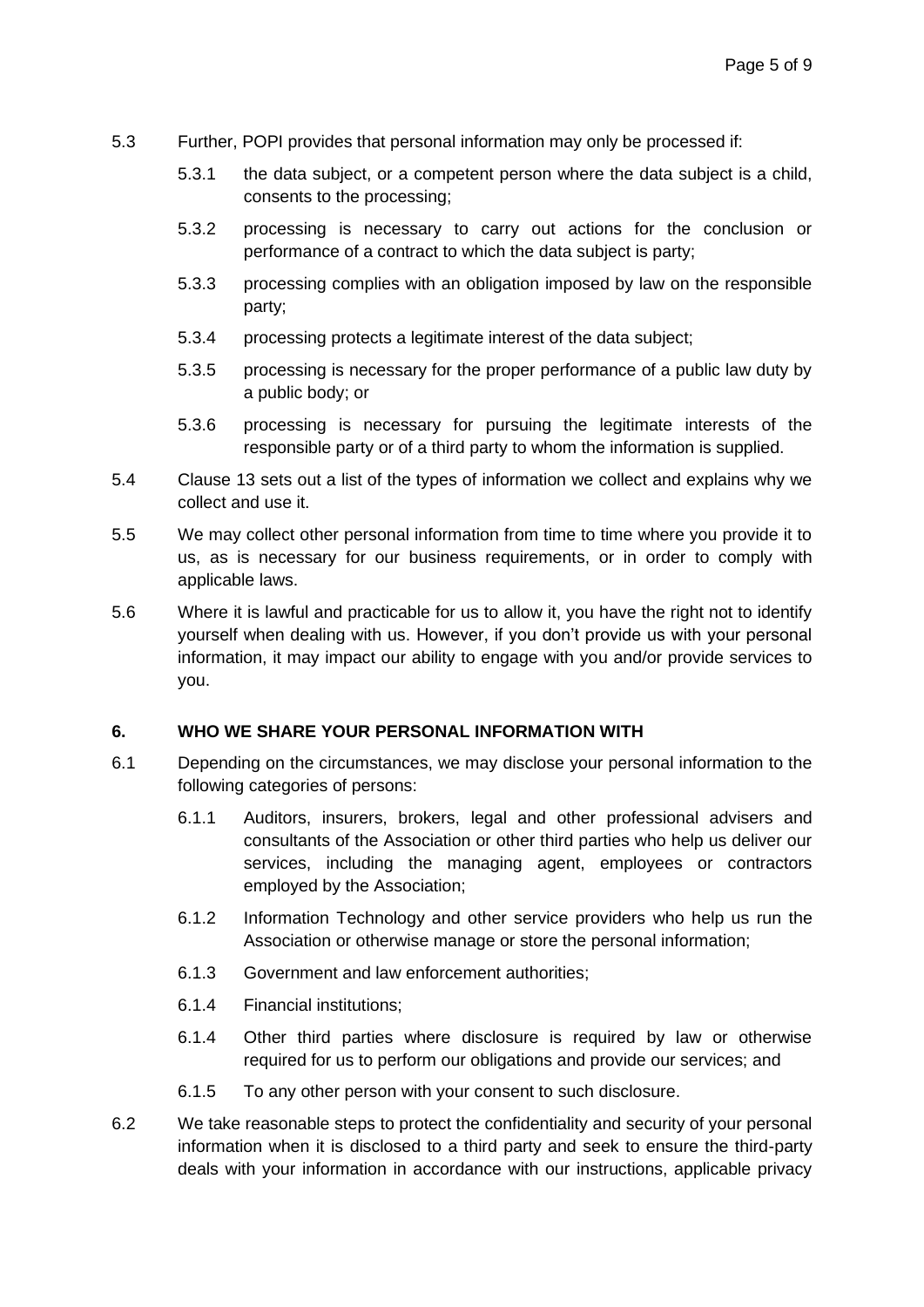laws, and only for the purpose for which it is disclosed. Data processing agreements, addendums or clauses are concluded or agreed to with all third-party operators.

#### **7. DATA SECURITY**

- 7.1 We may hold your personal information in electronic or in hard copy form. We may keep this information at our own premises, or at sites managed by our service providers.
- 7.2 We are committed to keeping your personal information safe.
- 7.3 We use a range of physical, electronic, and procedural safeguards to do this. We update these safeguards from time to time in order to address new and emerging security threats. We also train our people on privacy matters as appropriate and seek to limit access to personal information to those of our people who need to know that information.
- 7.4 We implement appropriate security measures to protect your personal information that is in our possession against accidental or unlawful destruction, loss, alteration, unauthorised disclosure, unauthorised access, in accordance with applicable law.
- 7.5 Where there are reasonable grounds to believe that your personal information that is in our possession has been accessed or acquired by any unauthorised person, we will notify the relevant regulator and you, unless a public body responsible for detection, prevention or investigation of offences or the information regulator informs us that notifying you will impede a criminal investigation.

#### **8. HOW LONG YOUR PERSONAL INFORMATION WILL BE KEPT**

- 8.1 We retain personal information we collect from you where we have an ongoing legitimate business need to do so (for example, to provide you with a service) or to comply with applicable legal, tax or accounting requirements.
- 8.2 We shall only retain and store your personal information for the period for which the information is required to serve the purpose for its collection, or a legitimate interest or the period required to comply with applicable legal requirements, whichever is longer.

#### **9. INTERNATIONAL TRANSFER OF PERSONAL INFORMATION**

- 9.1 In some cases, the third parties to whom we may disclose your personal information may be located outside your country of residence (for example, in a cloud service, system or server), and may be subject to different privacy regimes.
- 9.2 When we disclose personal information overseas, we will take appropriate safeguards to protect your personal information to ensure that the recipient will handle the information in a manner consistent with this policy and the level of protection provided for in POPI.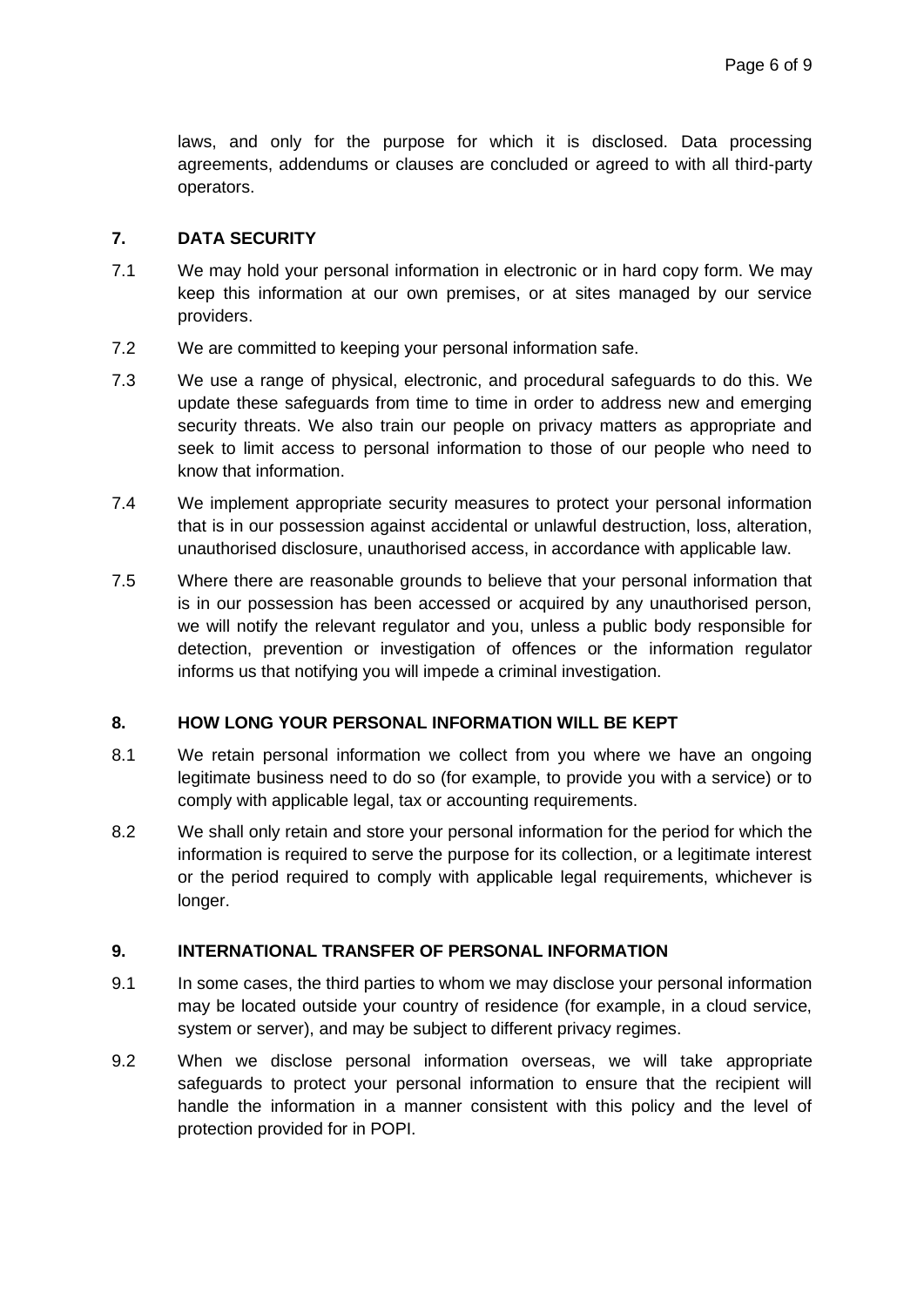#### **10. YOUR RIGHTS**

- 10.1 You have the right to:
	- 10.1.1 Ask what personal information we hold about you;
	- 10.1.2 Request access to the personal information that we hold about you;
	- 10.1.3 Ask us to update, correct or delete any out-of-date or incorrect personal information we hold about you;
	- 10.1.4 unsubscribe from any direct marketing communications we may send you; or
	- 10.1.5 object to the processing of your personal information.
- 10.2 If you wish to exercise any of these rights or you have any queries regarding the personal information that we hold about you, you can contact us at the details provided below.
- 10.3 To protect the integrity and security of the information we hold, we may ask that you follow a defined access procedure, which may include steps to verify your identity.
- 10.4 If you want us to delete all personal information we have about you, we may need to terminate the agreements we have with you. We can refuse to delete your information if we are required by law to retain it, or if we need it to protect our rights or legitimate interests.

#### **11. HOW TO CONTACT US**

- 11.1 If you have a question, concern, or complaint regarding the way in which we handle your personal information, or if you believe that we have failed to comply with this policy or breached any applicable laws in relation to the management of that information, you can make a complaint.
- 11.2 Any query, concern or complaint should be made in writing to:

Julio da Silva at [io-popia@propcafe.co.za](mailto:io-popia@propcafe.co.za)

11.3 If you wish to make a request to access your personal information in terms of Section 23 of POPI, please follow the procedure described in the PAIA Manual of the Association.

#### **12. CHANGES TO THIS PRIVACY POLICY**

- 12.1 This Policy was published on 01<sup>st</sup> July 2021 and last updated on 01<sup>st</sup> July 2021.
- 12.2 We may change this privacy notice from time to time. When we do, we will inform you via email or mail.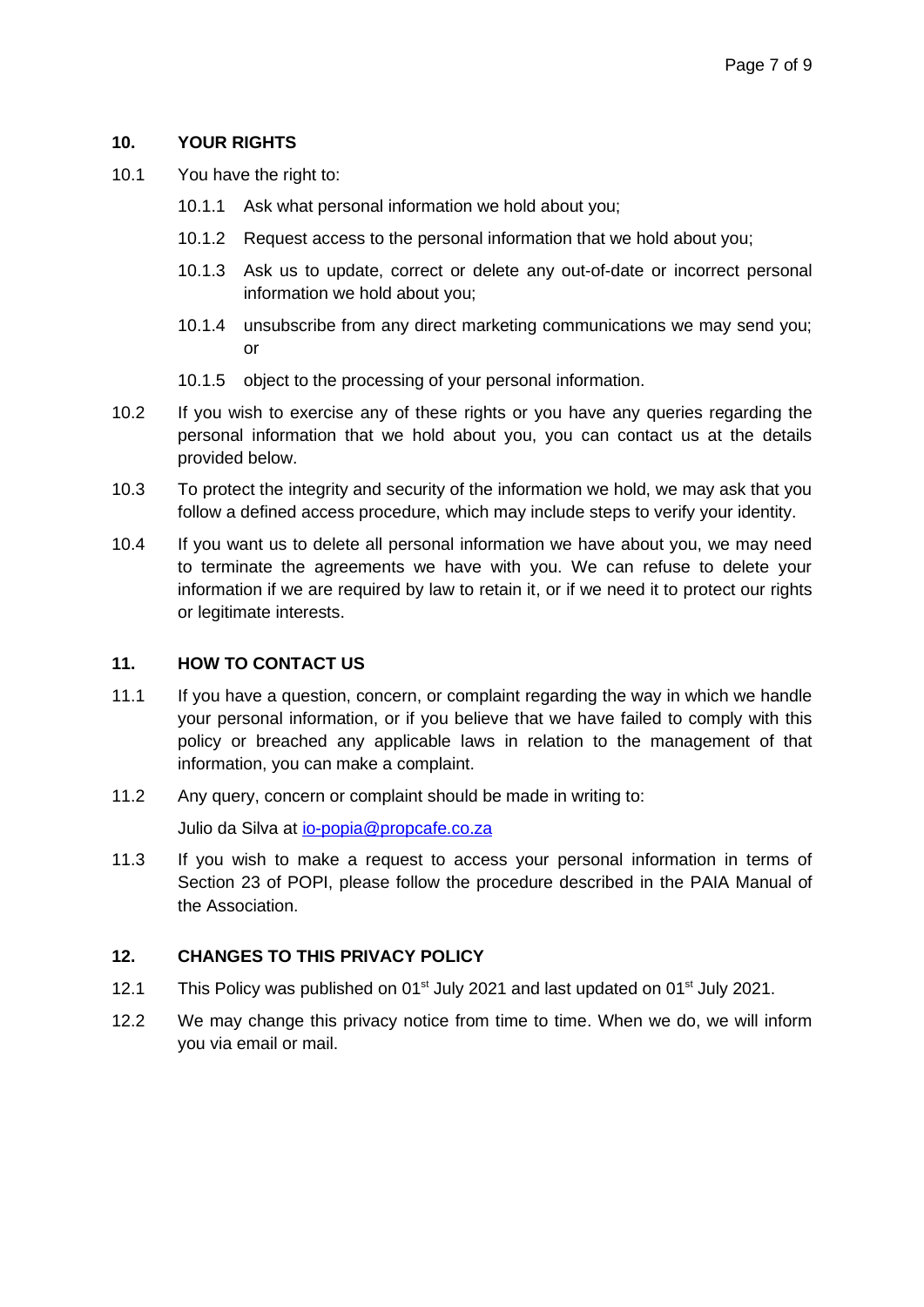### **13. TYPES OF INFORMATION WE COLLECT AND WHY WE USE IT**

The table below sets out a list of the types of information we collect and why we use it.

| <b>Information Type</b>                                                                                                                                                                                                                                                                                                                  | Reasons why we may use this information                                                                                                                                                                                                                                                                                                                                                                                                                                   |  |
|------------------------------------------------------------------------------------------------------------------------------------------------------------------------------------------------------------------------------------------------------------------------------------------------------------------------------------------|---------------------------------------------------------------------------------------------------------------------------------------------------------------------------------------------------------------------------------------------------------------------------------------------------------------------------------------------------------------------------------------------------------------------------------------------------------------------------|--|
| <b>Identification information:</b> such as your<br>photograph,<br>national<br>passport,<br>name,<br>identification, biometric information, gender,<br>date of birth, vehicle registration number,<br>vehicle<br>license<br>and<br>driving<br>license,<br>information regarding your employer.                                            | To verify your identity to, inter alia, enable you<br>to enter the scheme, to provide services to<br>undertake<br>adequate<br>security<br>you,<br>and<br>monitoring measures, comply with our legal<br>and contractual obligations, and otherwise for<br>our legitimate interests or those of a third<br>party.                                                                                                                                                           |  |
| information: such<br><b>Contact</b><br>email<br>as,<br>telephone<br>address,<br>number,<br>physical<br>unit and/or exclusive use area<br>address,<br>number.                                                                                                                                                                             | To contact you with information relevant to<br>you as a resident / supplier of the Association<br>and/or its residents, to keep you informed<br>about our activities and updates, to respond to<br>any queries and requests, to manage and<br>resolve any complaints or issues, to carry out<br>planning and forecasting activities, to comply<br>with our legal and contractual obligations, and<br>otherwise for our legitimate interests or those<br>of a third party. |  |
| Contact and payment information and<br>information<br>other<br>of<br>suppliers<br>$\overline{\phantom{a}}$<br>contractors / service providers: such as,<br>name, email, telephone number, address,<br>payment and bank details                                                                                                           | To enable us to procure products and<br>services from you, to keep you informed about<br>our activities and updates, to respond to any<br>queries and requests, to carry out market<br>analysis and research, to carry out planning<br>and forecasting activities, for other internal<br>business processes, to comply with our legal<br>and contractual obligations, and otherwise for<br>our legitimate interests or those of a third<br>party.                         |  |
| Contact and other information of our<br>Trustees, employees (past / present) /<br>prospective employees: contact details<br>employment history, references, vetting<br>information, financial information including<br>banking details, IT information and other<br>information relating to employment (e.g.:<br>leave; appraisals etc.) | To enable you to carry out your role / duties,<br>to carry out our contract with you, monitor<br>your performance and compliance with our<br>policies / standards / procedures, provide you<br>with training and benefits and provide<br>remuneration, to comply with our legal and<br>contractual obligations, and otherwise for our<br>legitimate interests or those of a third party.                                                                                  |  |
| Information obtained during your visit:<br>such as, CCTV images, car registration<br>information, biometric data (e.g. fingerprints<br>or facial recognition) access records and<br>registration details.                                                                                                                                | To allow you access to our scheme in line<br>with our security policies and procedures and<br>manage and resolve any<br>legal<br>or<br>to<br>commercial complaints or issues, including<br>security practices.                                                                                                                                                                                                                                                            |  |